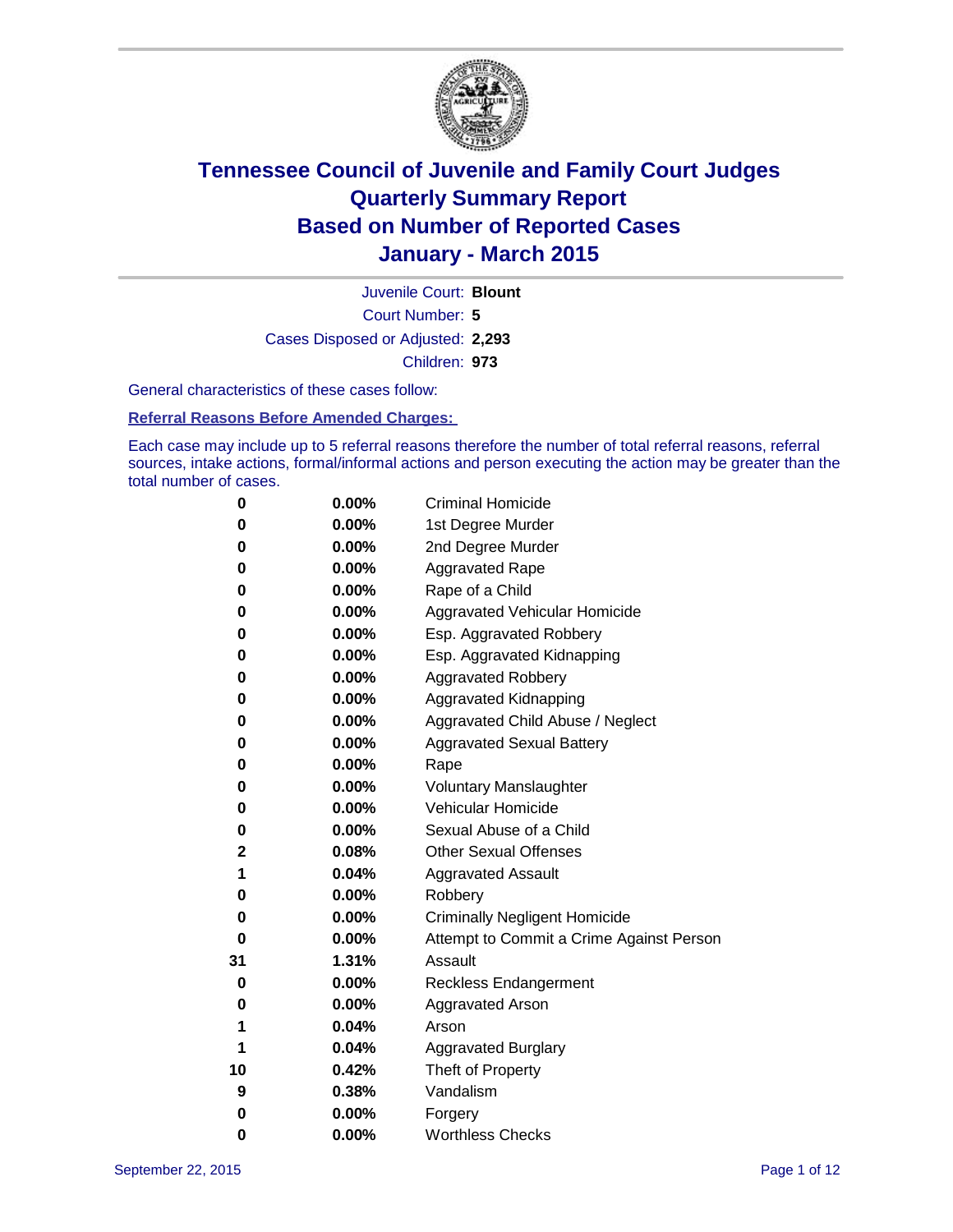

Court Number: **5** Juvenile Court: **Blount** Cases Disposed or Adjusted: **2,293** Children: **973**

#### **Referral Reasons Before Amended Charges:**

Each case may include up to 5 referral reasons therefore the number of total referral reasons, referral sources, intake actions, formal/informal actions and person executing the action may be greater than the total number of cases.

| 0           | 0.00%    | Illegal Possession / Fraudulent Use of Credit / Debit Cards |
|-------------|----------|-------------------------------------------------------------|
| $\mathbf 2$ | 0.08%    | <b>Burglary</b>                                             |
| 1           | 0.04%    | Unauthorized Use of a Vehicle                               |
| 0           | 0.00%    | <b>Cruelty to Animals</b>                                   |
| 0           | 0.00%    | Sale of Controlled Substances                               |
| 5           | 0.21%    | <b>Other Drug Offenses</b>                                  |
| 5           | 0.21%    | Possession of Controlled Substances                         |
| 0           | 0.00%    | <b>Criminal Attempt</b>                                     |
| 0           | 0.00%    | Carrying Weapons on School Property                         |
| 0           | 0.00%    | Unlawful Carrying / Possession of a Weapon                  |
| 1           | 0.04%    | <b>Evading Arrest</b>                                       |
| 0           | 0.00%    | Escape                                                      |
| 1           | 0.04%    | Driving Under Influence (DUI)                               |
| 3           | 0.13%    | Possession / Consumption of Alcohol                         |
| 1           | 0.04%    | Resisting Stop, Frisk, Halt, Arrest or Search               |
| 0           | 0.00%    | <b>Aggravated Criminal Trespass</b>                         |
| 0           | 0.00%    | Harassment                                                  |
| 0           | 0.00%    | Failure to Appear                                           |
| 1           | 0.04%    | Filing a False Police Report                                |
| 0           | 0.00%    | Criminal Impersonation                                      |
| 5           | 0.21%    | <b>Disorderly Conduct</b>                                   |
| $\mathbf 2$ | 0.08%    | <b>Criminal Trespass</b>                                    |
| 0           | $0.00\%$ | <b>Public Intoxication</b>                                  |
| 0           | 0.00%    | Gambling                                                    |
| 18          | 0.76%    | Traffic                                                     |
| 0           | 0.00%    | <b>Local Ordinances</b>                                     |
| 0           | $0.00\%$ | Violation of Wildlife Regulations                           |
| 327         | 13.87%   | Contempt of Court                                           |
| 42          | 1.78%    | Violation of Probation                                      |
| $\mathbf 0$ | 0.00%    | Violation of Aftercare                                      |
| 14          | 0.59%    | <b>Unruly Behavior</b>                                      |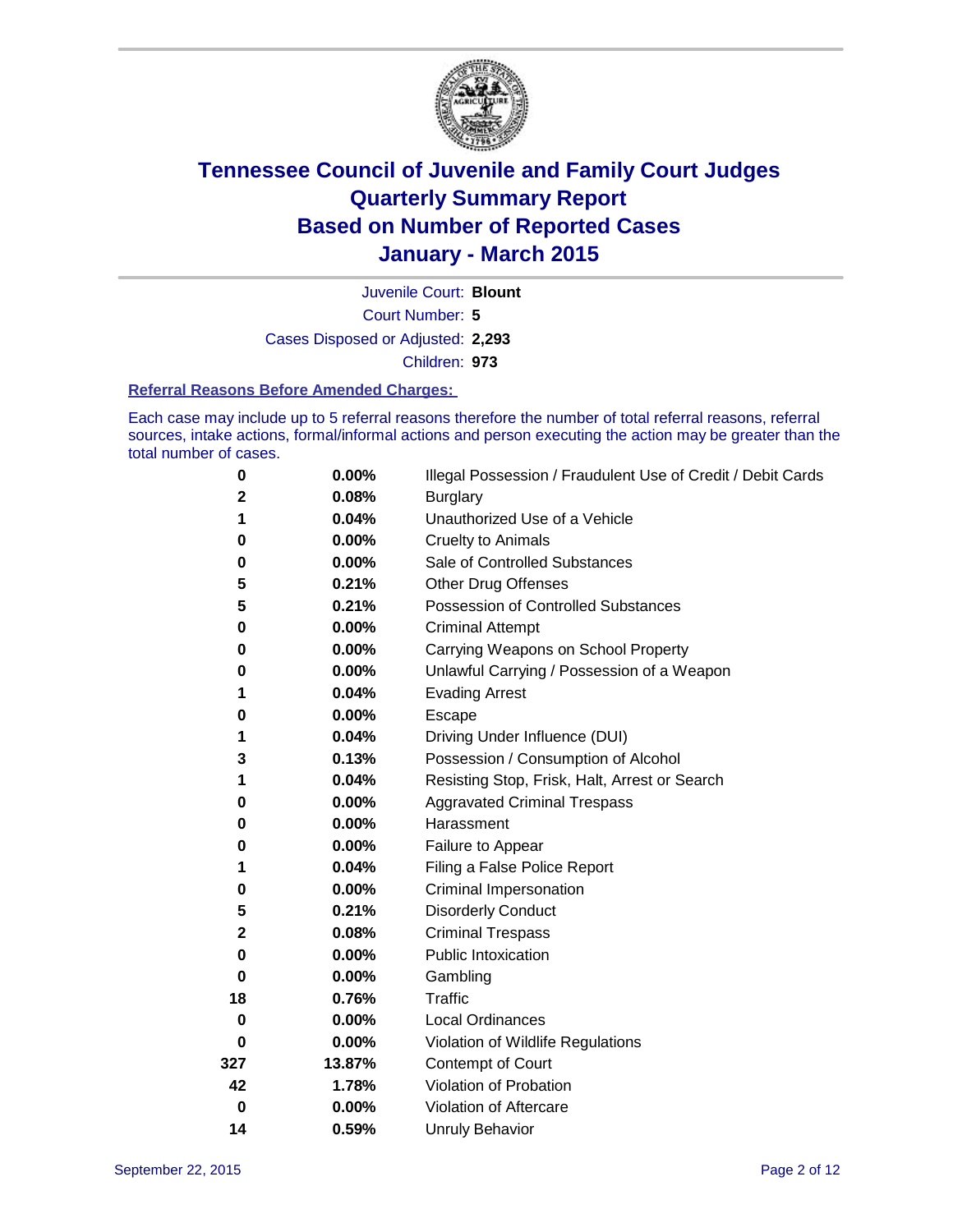

Court Number: **5** Juvenile Court: **Blount** Cases Disposed or Adjusted: **2,293** Children: **973**

#### **Referral Reasons Before Amended Charges:**

Each case may include up to 5 referral reasons therefore the number of total referral reasons, referral sources, intake actions, formal/informal actions and person executing the action may be greater than the total number of cases.

| 34    | 1.44%    | Truancy                                |
|-------|----------|----------------------------------------|
| 14    | 0.59%    | In-State Runaway                       |
| 0     | 0.00%    | Out-of-State Runaway                   |
| 14    | 0.59%    | Possession of Tobacco Products         |
| 8     | 0.34%    | Violation of a Valid Court Order       |
| 3     | 0.13%    | Violation of Curfew                    |
| 0     | $0.00\%$ | Sexually Abused Child                  |
| 0     | $0.00\%$ | <b>Physically Abused Child</b>         |
| 48    | 2.04%    | Dependency / Neglect                   |
| 0     | 0.00%    | <b>Termination of Parental Rights</b>  |
| 8     | 0.34%    | <b>Violation of Pretrial Diversion</b> |
| 8     | 0.34%    | Violation of Informal Adjustment       |
| 836   | 35.45%   | <b>Judicial Review</b>                 |
| 623   | 26.42%   | <b>Administrative Review</b>           |
| 97    | 4.11%    | <b>Foster Care Review</b>              |
| 37    | 1.57%    | Custody                                |
| 9     | 0.38%    | Visitation                             |
| 9     | 0.38%    | Paternity / Legitimation               |
| 82    | 3.48%    | <b>Child Support</b>                   |
| 0     | $0.00\%$ | <b>Request for Medical Treatment</b>   |
| 0     | $0.00\%$ | <b>Consent to Marry</b>                |
| 45    | 1.91%    | Other                                  |
| 2,358 | 100.00%  | <b>Total Referrals</b>                 |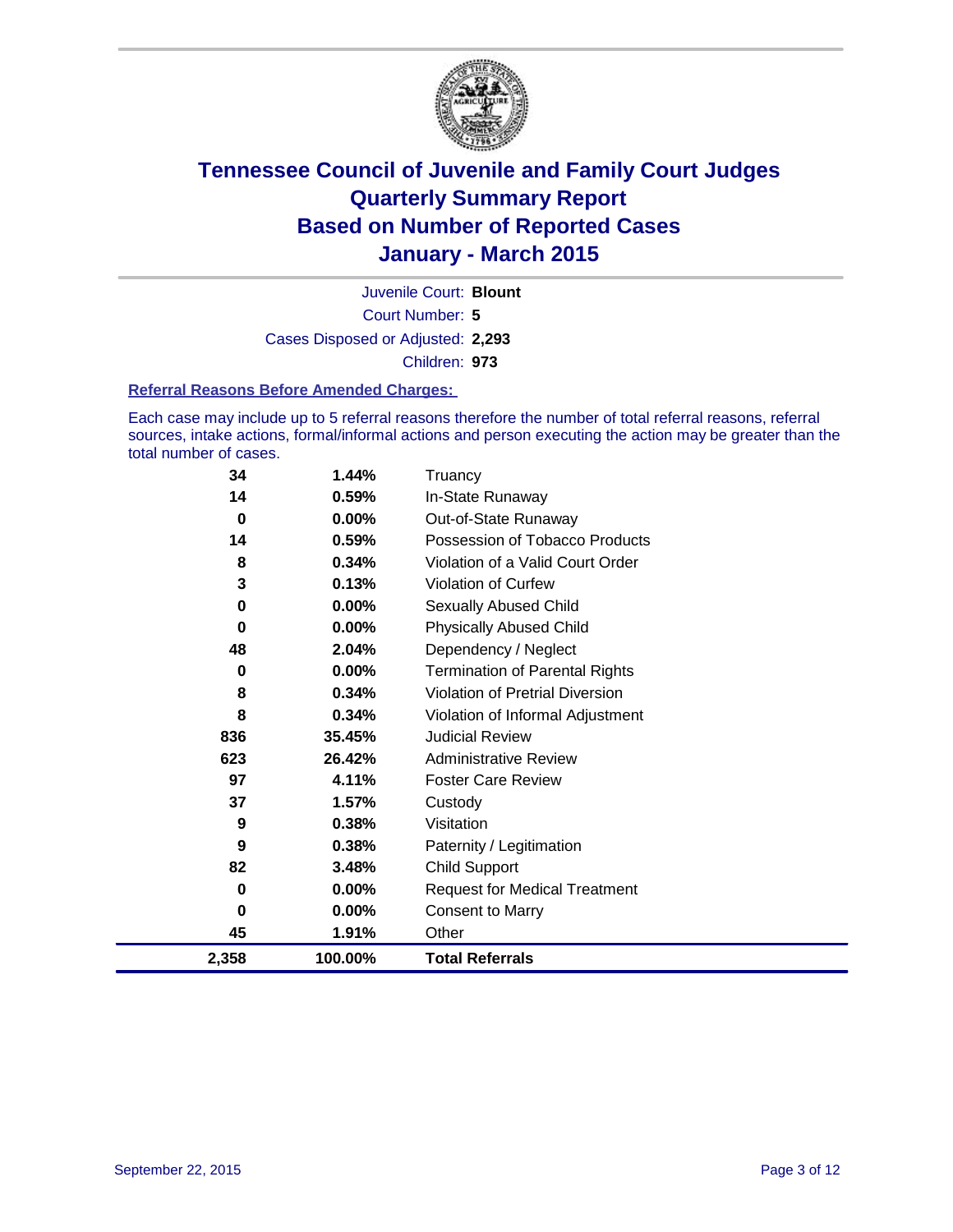

| 2,358                      | 100.00%                           | <b>Total Referral Sources</b>     |  |  |  |  |
|----------------------------|-----------------------------------|-----------------------------------|--|--|--|--|
| 3                          | 0.13%                             | Other                             |  |  |  |  |
| 0                          | 0.00%                             | Unknown                           |  |  |  |  |
| 1                          | 0.04%                             | Hospital                          |  |  |  |  |
| 3                          | 0.13%                             | Child & Parent                    |  |  |  |  |
| 17                         | 0.72%                             | Victim                            |  |  |  |  |
| $\bf{0}$                   | 0.00%                             | <b>Other Court</b>                |  |  |  |  |
| 0                          | 0.00%                             | Social Agency                     |  |  |  |  |
| 1,666                      | 70.65%                            | <b>Court Staff</b>                |  |  |  |  |
| 274                        | 11.62%                            | <b>District Attorney's Office</b> |  |  |  |  |
| 3                          | 0.13%                             | <b>Other State Department</b>     |  |  |  |  |
| 168                        | 7.12%                             | <b>DCS</b>                        |  |  |  |  |
| 0                          | 0.00%                             | <b>CSA</b>                        |  |  |  |  |
| 34                         | 1.44%                             | School                            |  |  |  |  |
| 0                          | 0.00%                             | Self                              |  |  |  |  |
| 23                         | 0.98%                             | <b>Relatives</b>                  |  |  |  |  |
| 68                         | 2.88%                             | Parents                           |  |  |  |  |
| 98                         | 4.16%                             | Law Enforcement                   |  |  |  |  |
| <b>Referral Sources: 1</b> |                                   |                                   |  |  |  |  |
|                            |                                   | Children: 973                     |  |  |  |  |
|                            | Cases Disposed or Adjusted: 2,293 |                                   |  |  |  |  |
| Court Number: 5            |                                   |                                   |  |  |  |  |
| Juvenile Court: Blount     |                                   |                                   |  |  |  |  |
|                            |                                   |                                   |  |  |  |  |

### **Age of Child at Referral: 2**

| 973 | 100.00% | <b>Total Child Count</b> |
|-----|---------|--------------------------|
| 0   | 0.00%   | Unknown                  |
| 23  | 2.36%   | Ages 19 and Over         |
| 163 | 16.75%  | Ages 17 through 18       |
| 171 | 17.57%  | Ages 15 through 16       |
| 117 | 12.02%  | Ages 13 through 14       |
| 73  | 7.50%   | Ages 11 through 12       |
| 426 | 43.78%  | Ages 10 and Under        |
|     |         |                          |

<sup>1</sup> If different than number of Referral Reasons (2358), verify accuracy of your court's data.

One child could be counted in multiple categories, verify accuracy of your court's data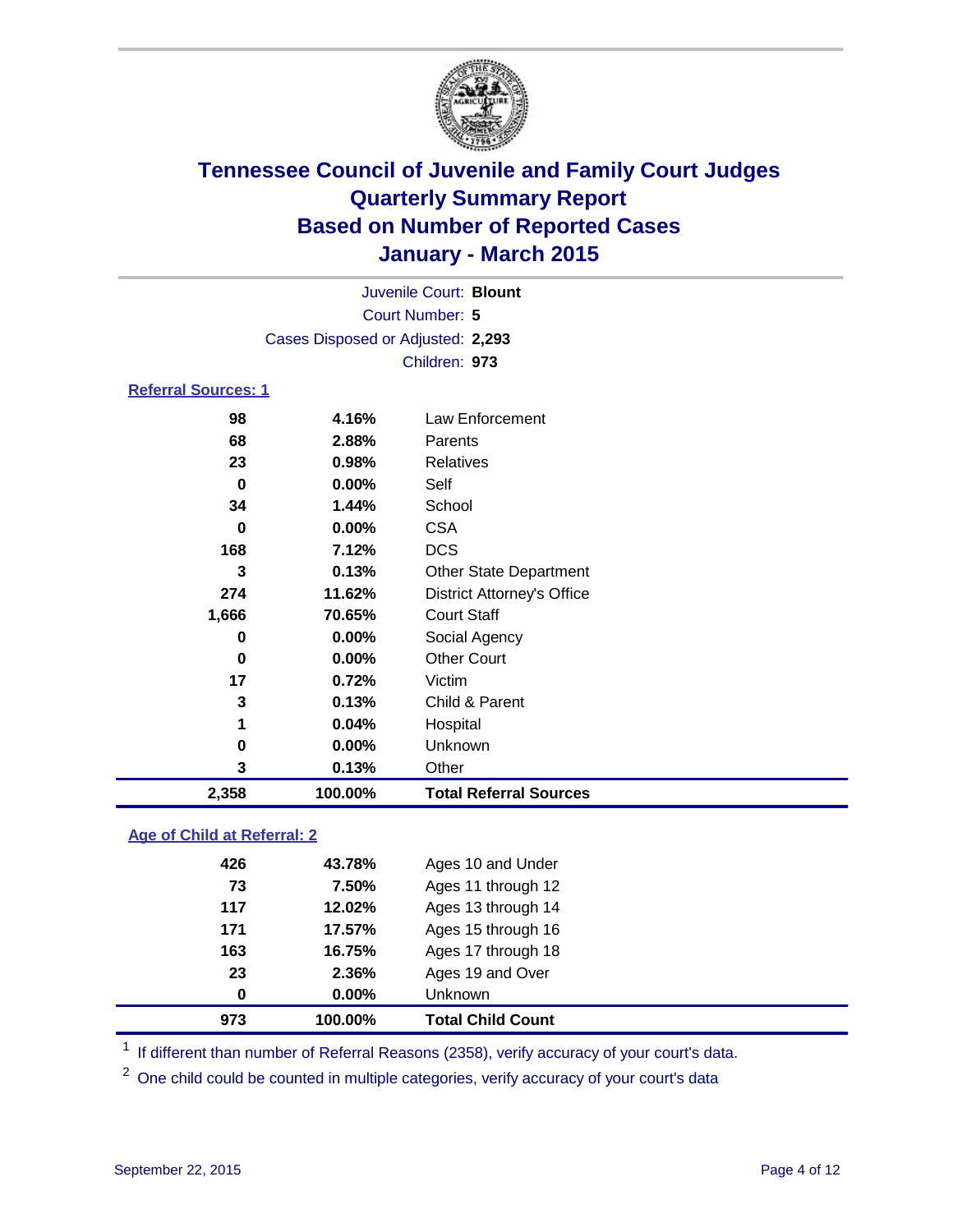

|                                         |                                   | Juvenile Court: Blount   |  |  |  |
|-----------------------------------------|-----------------------------------|--------------------------|--|--|--|
| Court Number: 5                         |                                   |                          |  |  |  |
|                                         | Cases Disposed or Adjusted: 2,293 |                          |  |  |  |
|                                         |                                   | Children: 973            |  |  |  |
| Sex of Child: 1                         |                                   |                          |  |  |  |
| 515                                     | 52.93%                            | Male                     |  |  |  |
| 458                                     | 47.07%                            | Female                   |  |  |  |
| 0                                       | 0.00%                             | Unknown                  |  |  |  |
| 973                                     | 100.00%                           | <b>Total Child Count</b> |  |  |  |
| Race of Child: 1                        |                                   |                          |  |  |  |
| 890                                     | 91.47%                            | White                    |  |  |  |
| 51                                      | 5.24%                             | African American         |  |  |  |
| 1                                       | 0.10%                             | Native American          |  |  |  |
| $\bf{0}$                                | 0.00%                             | Asian                    |  |  |  |
| 31                                      | 3.19%                             | Mixed                    |  |  |  |
| $\bf{0}$                                | 0.00%                             | Unknown                  |  |  |  |
| 973                                     | 100.00%                           | <b>Total Child Count</b> |  |  |  |
| <b>Hispanic Origin: 1</b>               |                                   |                          |  |  |  |
| 28                                      | 2.88%                             | Yes                      |  |  |  |
| 945                                     | 97.12%                            | <b>No</b>                |  |  |  |
| $\bf{0}$                                | 0.00%                             | Unknown                  |  |  |  |
| 973                                     | 100.00%                           | <b>Total Child Count</b> |  |  |  |
| <b>School Enrollment of Children: 1</b> |                                   |                          |  |  |  |
| 667                                     | 68.55%                            | Yes                      |  |  |  |
| 306                                     | 31.45%                            | No                       |  |  |  |
| $\mathbf 0$                             | 0.00%                             | Unknown                  |  |  |  |
| 973                                     | 100.00%                           | <b>Total Child Count</b> |  |  |  |

One child could be counted in multiple categories, verify accuracy of your court's data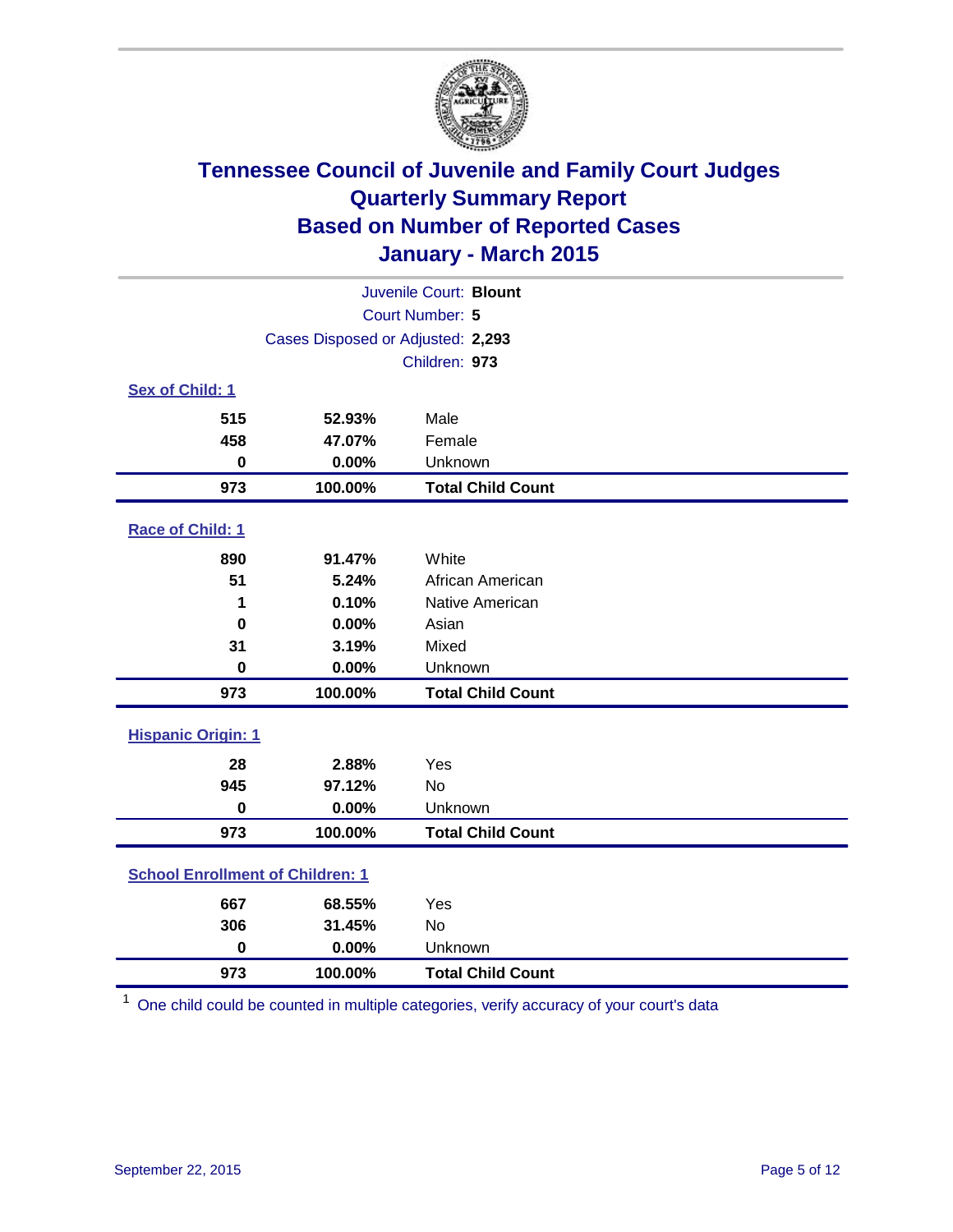

Court Number: **5** Juvenile Court: **Blount** Cases Disposed or Adjusted: **2,293** Children: **973**

### **Living Arrangement of Child at Time of Referral: 1**

| 973 | 100.00% | <b>Total Child Count</b>     |
|-----|---------|------------------------------|
| 4   | 0.41%   | Other                        |
| 0   | 0.00%   | Unknown                      |
| 2   | 0.21%   | Independent                  |
| 0   | 0.00%   | In an Institution            |
| 24  | 2.47%   | In a Residential Center      |
| 11  | 1.13%   | In a Group Home              |
| 115 | 11.82%  | With Foster Family           |
| 4   | 0.41%   | With Adoptive Parents        |
| 225 | 23.12%  | <b>With Relatives</b>        |
| 118 | 12.13%  | With Father                  |
| 374 | 38.44%  | With Mother                  |
| 20  | 2.06%   | With Mother and Stepfather   |
| 12  | 1.23%   | With Father and Stepmother   |
| 64  | 6.58%   | With Both Biological Parents |
|     |         |                              |

### **Type of Detention: 2**

| 0     | $0.00\%$ | Other                       |  |
|-------|----------|-----------------------------|--|
| 1,993 | 86.92%   | Does Not Apply              |  |
| 0     | $0.00\%$ | <b>Unknown</b>              |  |
| 0     | $0.00\%$ | <b>Psychiatric Hospital</b> |  |
| 0     | $0.00\%$ | Jail - No Separation        |  |
| 0     | 0.00%    | Jail - Partial Separation   |  |
| 0     | $0.00\%$ | Jail - Complete Separation  |  |
| 300   | 13.08%   | Juvenile Detention Facility |  |
| 0     | $0.00\%$ | Non-Secure Placement        |  |
|       |          |                             |  |

<sup>1</sup> One child could be counted in multiple categories, verify accuracy of your court's data

If different than number of Cases (2293) verify accuracy of your court's data.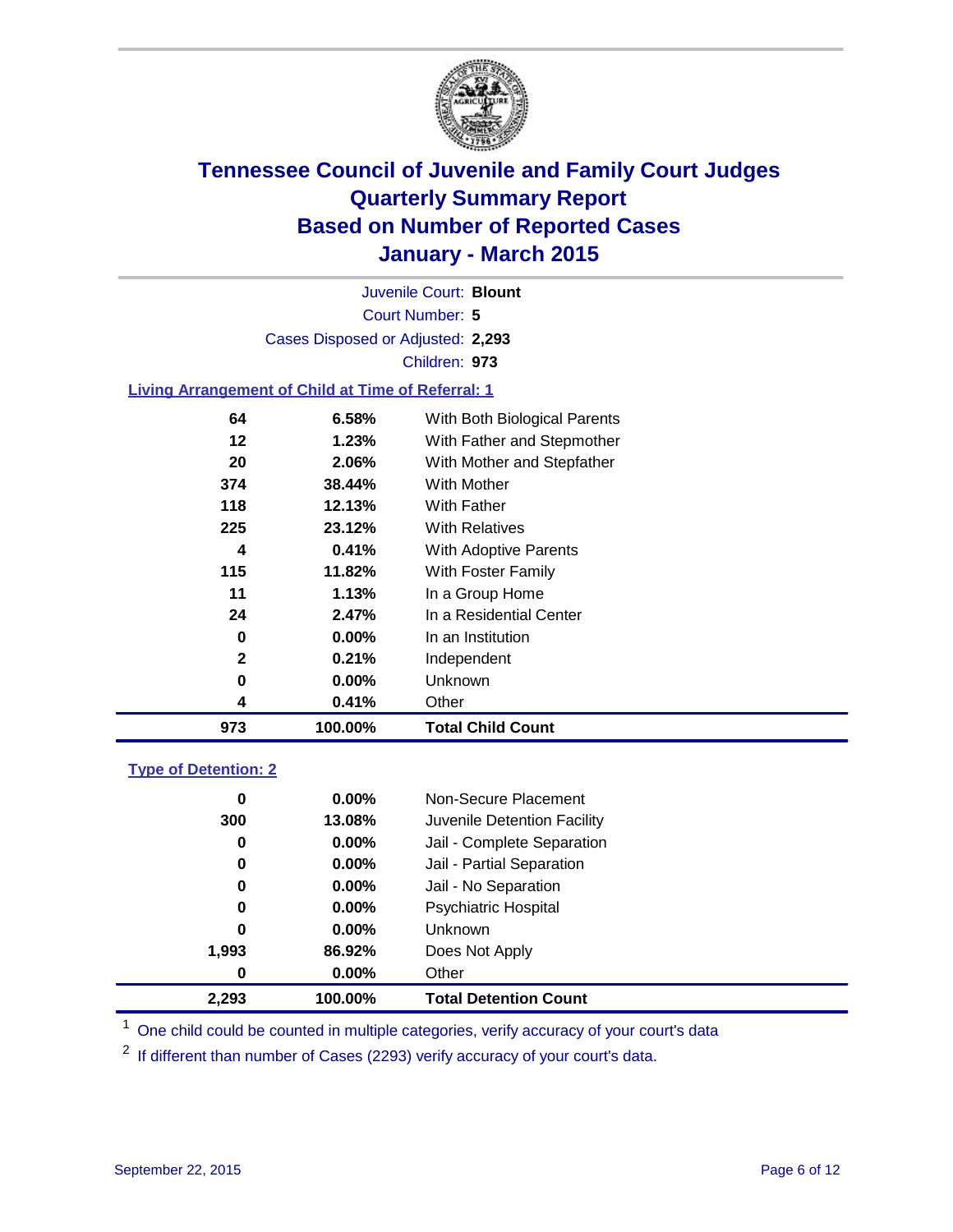

|                          | Juvenile Court: Blount                             |                                      |  |  |  |
|--------------------------|----------------------------------------------------|--------------------------------------|--|--|--|
|                          | <b>Court Number: 5</b>                             |                                      |  |  |  |
|                          | Cases Disposed or Adjusted: 2,293                  |                                      |  |  |  |
|                          |                                                    | Children: 973                        |  |  |  |
|                          | <b>Placement After Secure Detention Hearing: 1</b> |                                      |  |  |  |
| 213                      | 9.29%                                              | Returned to Prior Living Arrangement |  |  |  |
| 34                       | 1.48%                                              | Juvenile Detention Facility          |  |  |  |
| $\bf{0}$                 | 0.00%                                              | Jail                                 |  |  |  |
| 9                        | 0.39%                                              | Shelter / Group Home                 |  |  |  |
| 34                       | 1.48%                                              | <b>Foster Family Home</b>            |  |  |  |
| 8                        | 0.35%                                              | <b>Psychiatric Hospital</b>          |  |  |  |
| 0                        | 0.00%                                              | Unknown                              |  |  |  |
| 1,992                    | 86.87%                                             | Does Not Apply                       |  |  |  |
| 3                        | 0.13%                                              | Other                                |  |  |  |
| 2,293                    | 100.00%                                            | <b>Total Placement Count</b>         |  |  |  |
| <b>Intake Actions: 2</b> |                                                    |                                      |  |  |  |
| 734                      | 31.13%                                             | <b>Petition Filed</b>                |  |  |  |
| 109                      | 4.62%                                              | <b>Motion Filed</b>                  |  |  |  |
| 53                       | 2.25%                                              | <b>Citation Processed</b>            |  |  |  |
| 0                        | 0.00%                                              | Notification of Paternity Processed  |  |  |  |
| 838                      | 35.54%                                             | Scheduling of Judicial Review        |  |  |  |
| 623                      | 26.42%                                             | Scheduling of Administrative Review  |  |  |  |
| $\bf{0}$                 | 0.00%                                              | Scheduling of Foster Care Review     |  |  |  |
| $\bf{0}$                 | 0.00%                                              | Unknown                              |  |  |  |
| 0                        | 0.00%                                              | Does Not Apply                       |  |  |  |
| 1                        | 0.04%                                              | Other                                |  |  |  |
|                          |                                                    |                                      |  |  |  |
| 2,358                    | 100.00%                                            | <b>Total Intake Count</b>            |  |  |  |

<sup>1</sup> If different than number of Cases (2293) verify accuracy of your court's data.

 $2$  If different than number of Referral Reasons (2358), verify accuracy of your court's data.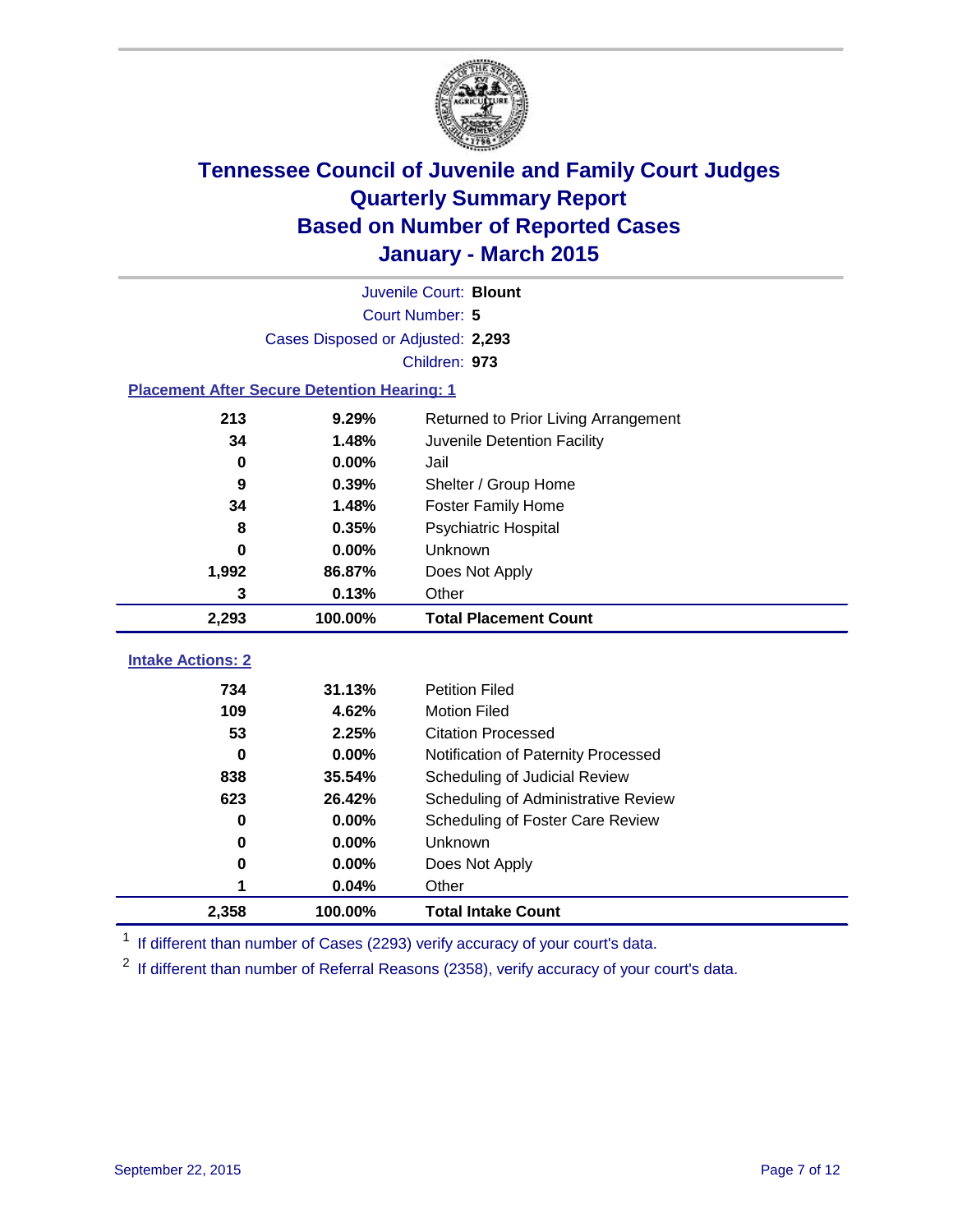

Court Number: **5** Juvenile Court: **Blount** Cases Disposed or Adjusted: **2,293** Children: **973**

### **Last Grade Completed by Child: 1**

| 264         | 27.13%  | Too Young for School     |
|-------------|---------|--------------------------|
| 25          | 2.57%   | Preschool                |
| 51          | 5.24%   | Kindergarten             |
| 45          | 4.62%   | 1st Grade                |
| $\bf{0}$    | 0.00%   | 1st Grade                |
| 41          | 4.21%   | 2nd Grade                |
| $\pmb{0}$   | 0.00%   | 2nd Grade                |
| 35          | 3.60%   | 3rd Grade                |
| $\pmb{0}$   | 0.00%   | 3rd Grade                |
| 30          | 3.08%   | 4th Grade                |
| 0           | 0.00%   | 4th Grade                |
| 31          | 3.19%   | 5th Grade                |
| $\mathbf 0$ | 0.00%   | 5th Grade                |
| 46          | 4.73%   | 6th Grade                |
| $\bf{0}$    | 0.00%   | 6th Grade                |
| 59          | 6.06%   | 7th Grade                |
| $\pmb{0}$   | 0.00%   | 7th Grade                |
| 78          | 8.02%   | 8th Grade                |
| $\bf{0}$    | 0.00%   | 8th Grade                |
| 89          | 9.15%   | 9th Grade                |
| $\bf{0}$    | 0.00%   | 9th Grade                |
| 88          | 9.04%   | 10th Grade               |
| 58          | 5.96%   | 11th Grade               |
| 4           | 0.41%   | 12th Grade               |
| 1           | 0.10%   | Non-Graded Special Ed    |
| 12          | 1.23%   | <b>GED</b>               |
| 15          | 1.54%   | Graduated                |
| $\bf{0}$    | 0.00%   | Never Attended School    |
| $\bf{0}$    | 0.00%   | Unknown                  |
| 1           | 0.10%   | Other                    |
| 973         | 100.00% | <b>Total Child Count</b> |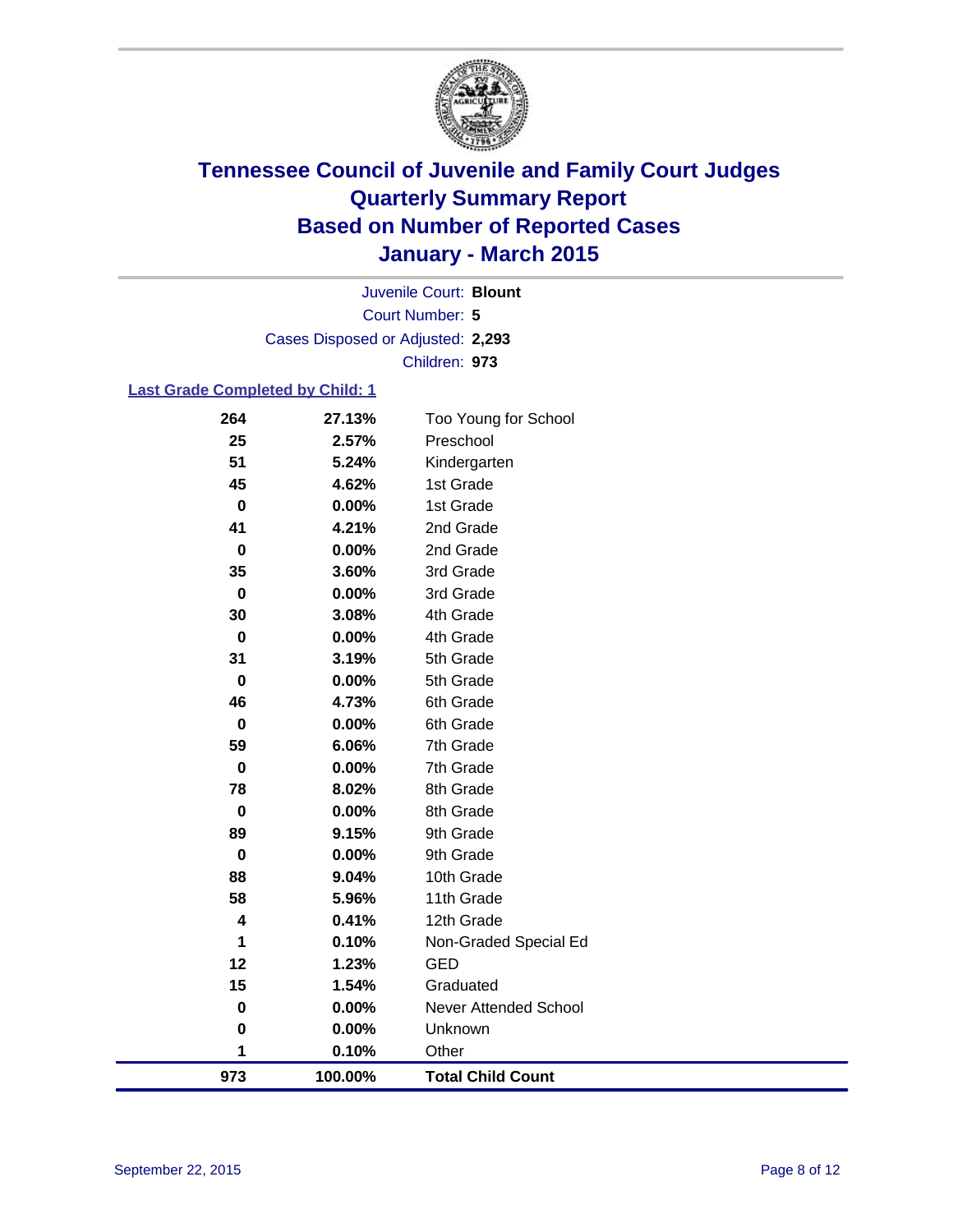

| Juvenile Court: Blount                                                                  |                                         |                          |  |  |  |  |
|-----------------------------------------------------------------------------------------|-----------------------------------------|--------------------------|--|--|--|--|
|                                                                                         | Court Number: 5                         |                          |  |  |  |  |
|                                                                                         | Cases Disposed or Adjusted: 2,293       |                          |  |  |  |  |
|                                                                                         |                                         | Children: 973            |  |  |  |  |
|                                                                                         | <b>Enrolled in Special Education: 1</b> |                          |  |  |  |  |
| 17                                                                                      | 1.75%                                   | Yes                      |  |  |  |  |
| 956                                                                                     | 98.25%                                  | No.                      |  |  |  |  |
| 0                                                                                       | $0.00\%$                                | Unknown                  |  |  |  |  |
| 973                                                                                     | 100.00%                                 | <b>Total Child Count</b> |  |  |  |  |
| One child could be counted in multiple categories, verify accuracy of your court's data |                                         |                          |  |  |  |  |

| <b>Action Executed By: 1</b> |  |  |
|------------------------------|--|--|
|                              |  |  |

| 2,358 | 100.00%  | <b>Total Action Count</b> |
|-------|----------|---------------------------|
| 0     | $0.00\%$ | Unknown                   |
| 0     | $0.00\%$ | Other                     |
| 598   | 25.36%   | <b>YSO</b>                |
| 772   | 32.74%   | Magistrate                |
| 988   | 41.90%   | Judge                     |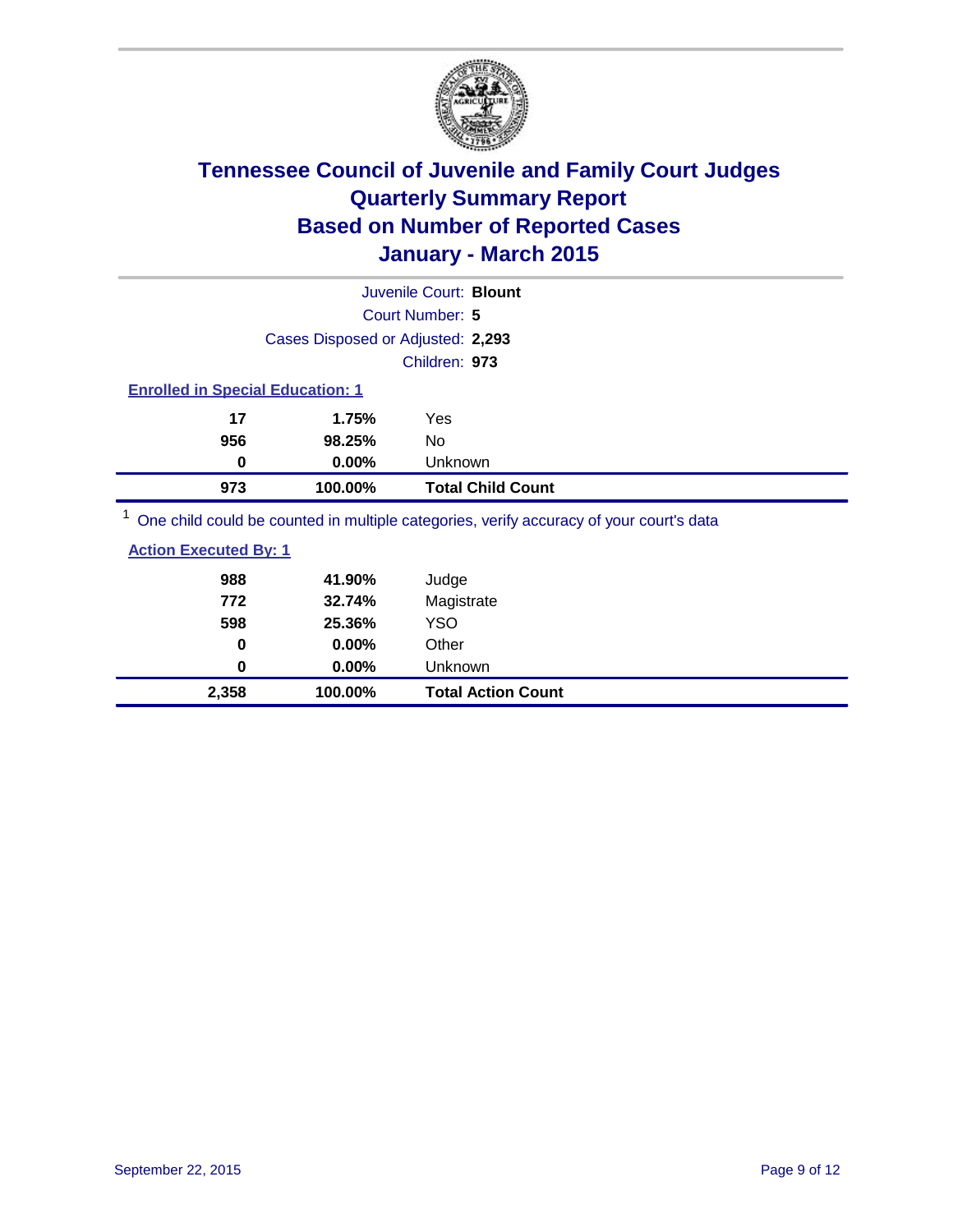

Court Number: **5** Juvenile Court: **Blount** Cases Disposed or Adjusted: **2,293** Children: **973**

### **Formal / Informal Actions: 1**

| 357          | 15.14%   | Dismissed                                        |
|--------------|----------|--------------------------------------------------|
| 33           | 1.40%    | Retired / Nolle Prosequi                         |
| 39           | 1.65%    | <b>Complaint Substantiated Delinquent</b>        |
| 20           | 0.85%    | <b>Complaint Substantiated Status Offender</b>   |
| 32           | 1.36%    | <b>Complaint Substantiated Dependent/Neglect</b> |
| 0            | $0.00\%$ | <b>Complaint Substantiated Abused</b>            |
| 0            | $0.00\%$ | <b>Complaint Substantiated Mentally III</b>      |
| $\mathbf{2}$ | 0.08%    | Informal Adjustment                              |
| 28           | 1.19%    | <b>Pretrial Diversion</b>                        |
| 0            | $0.00\%$ | <b>Transfer to Adult Court Hearing</b>           |
| 0            | $0.00\%$ | Charges Cleared by Transfer to Adult Court       |
| 1,735        | 73.58%   | <b>Special Proceeding</b>                        |
| 0            | $0.00\%$ | <b>Review Concluded</b>                          |
| 112          | 4.75%    | Case Held Open                                   |
| 0            | $0.00\%$ | Other                                            |
| 0            | $0.00\%$ | Unknown                                          |
| 2,358        | 100.00%  | <b>Total Action Count</b>                        |

<sup>1</sup> If different than number of Referral Reasons (2358), verify accuracy of your court's data.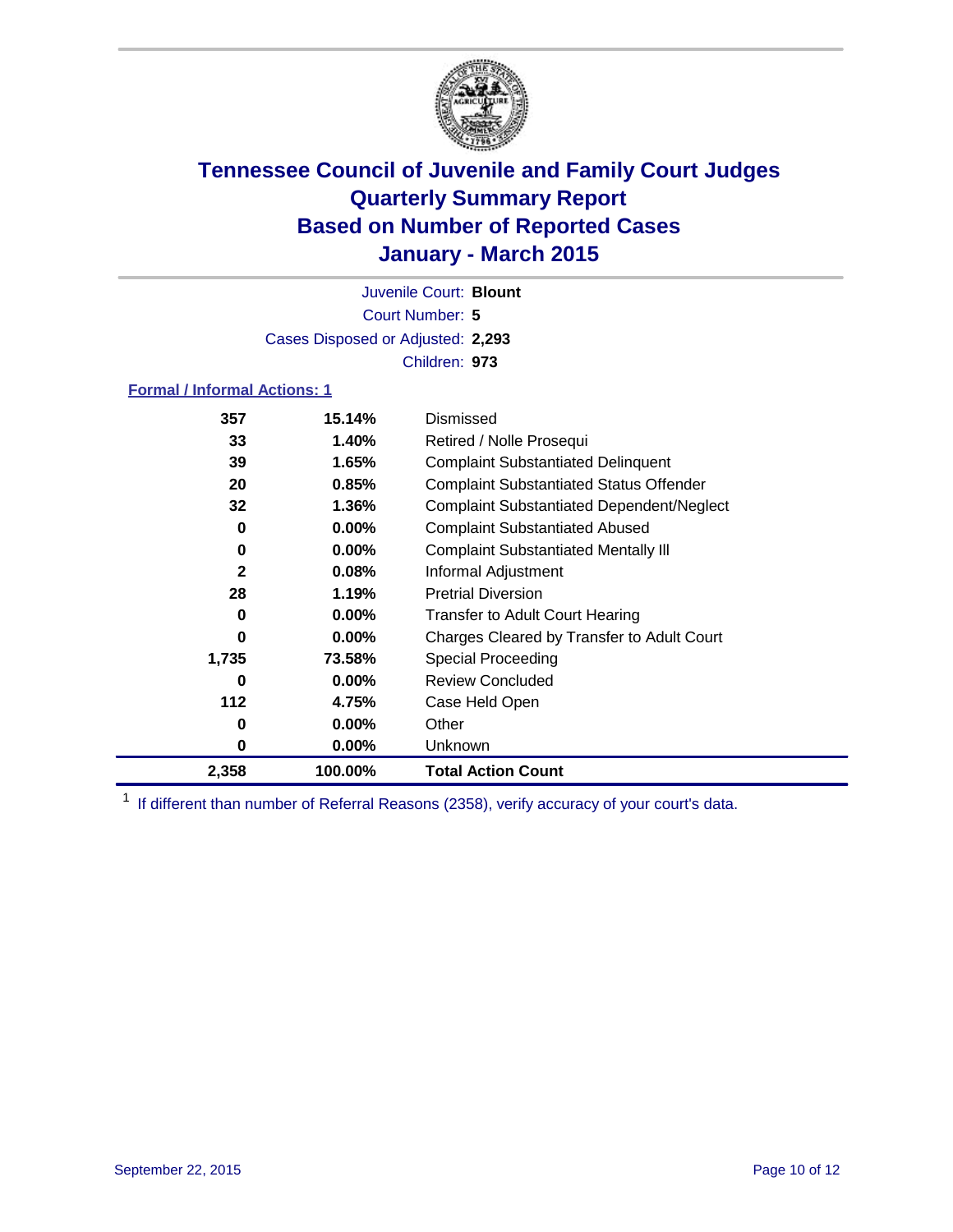

|                       |                                   | Juvenile Court: Blount                                |
|-----------------------|-----------------------------------|-------------------------------------------------------|
|                       |                                   | Court Number: 5                                       |
|                       | Cases Disposed or Adjusted: 2,293 |                                                       |
|                       |                                   | Children: 973                                         |
| <b>Case Outcomes:</b> |                                   | There can be multiple outcomes for one child or case. |
| 339                   | 9.88%                             | <b>Case Dismissed</b>                                 |
| 32                    | 0.93%                             | Case Retired or Nolle Prosequi                        |
| 0                     | 0.00%                             | Warned / Counseled                                    |
| 963                   | 28.07%                            | <b>Held Open For Review</b>                           |
| 36                    | 1.05%                             | Supervision / Probation to Juvenile Court             |
| 0                     | 0.00%                             | <b>Probation to Parents</b>                           |
| 40                    | 1.17%                             | Referral to Another Entity for Supervision / Service  |
| 29                    | 0.85%                             | Referred for Mental Health Counseling                 |
| 27                    | 0.79%                             | Referred for Alcohol and Drug Counseling              |
| 0                     | 0.00%                             | <b>Referred to Alternative School</b>                 |
| 1                     | 0.03%                             | Referred to Private Child Agency                      |
| 1                     | 0.03%                             | Referred to Defensive Driving School                  |
| 0                     | 0.00%                             | Referred to Alcohol Safety School                     |
| 41                    | 1.19%                             | Referred to Juvenile Court Education-Based Program    |
| 6                     | 0.17%                             | Driver's License Held Informally                      |
| 0                     | 0.00%                             | <b>Voluntary Placement with DMHMR</b>                 |
| 0                     | 0.00%                             | <b>Private Mental Health Placement</b>                |
| 0                     | 0.00%                             | <b>Private MR Placement</b>                           |
| 0                     | 0.00%                             | Placement with City/County Agency/Facility            |
| 0                     | 0.00%                             | Placement with Relative / Other Individual            |
| 15                    | 0.44%                             | Fine                                                  |
| 16                    | 0.47%                             | <b>Public Service</b>                                 |
| 4                     | 0.12%                             | Restitution                                           |
| 0                     | 0.00%                             | <b>Runaway Returned</b>                               |
| 137                   | 3.99%                             | No Contact Order                                      |
| 11                    | 0.32%                             | Injunction Other than No Contact Order                |
| 5                     | 0.15%                             | House Arrest                                          |
| 13                    | 0.38%                             | <b>Court Defined Curfew</b>                           |
| 8                     | 0.23%                             | Dismissed from Informal Adjustment                    |
| 7                     | 0.20%                             | <b>Dismissed from Pretrial Diversion</b>              |
| 28                    | 0.82%                             | Released from Probation                               |
| 0                     | 0.00%                             | <b>Transferred to Adult Court</b>                     |
| 0                     | 0.00%                             | <b>DMHMR Involuntary Commitment</b>                   |
| 0                     | 0.00%                             | <b>DCS Commitment - Determinate</b>                   |